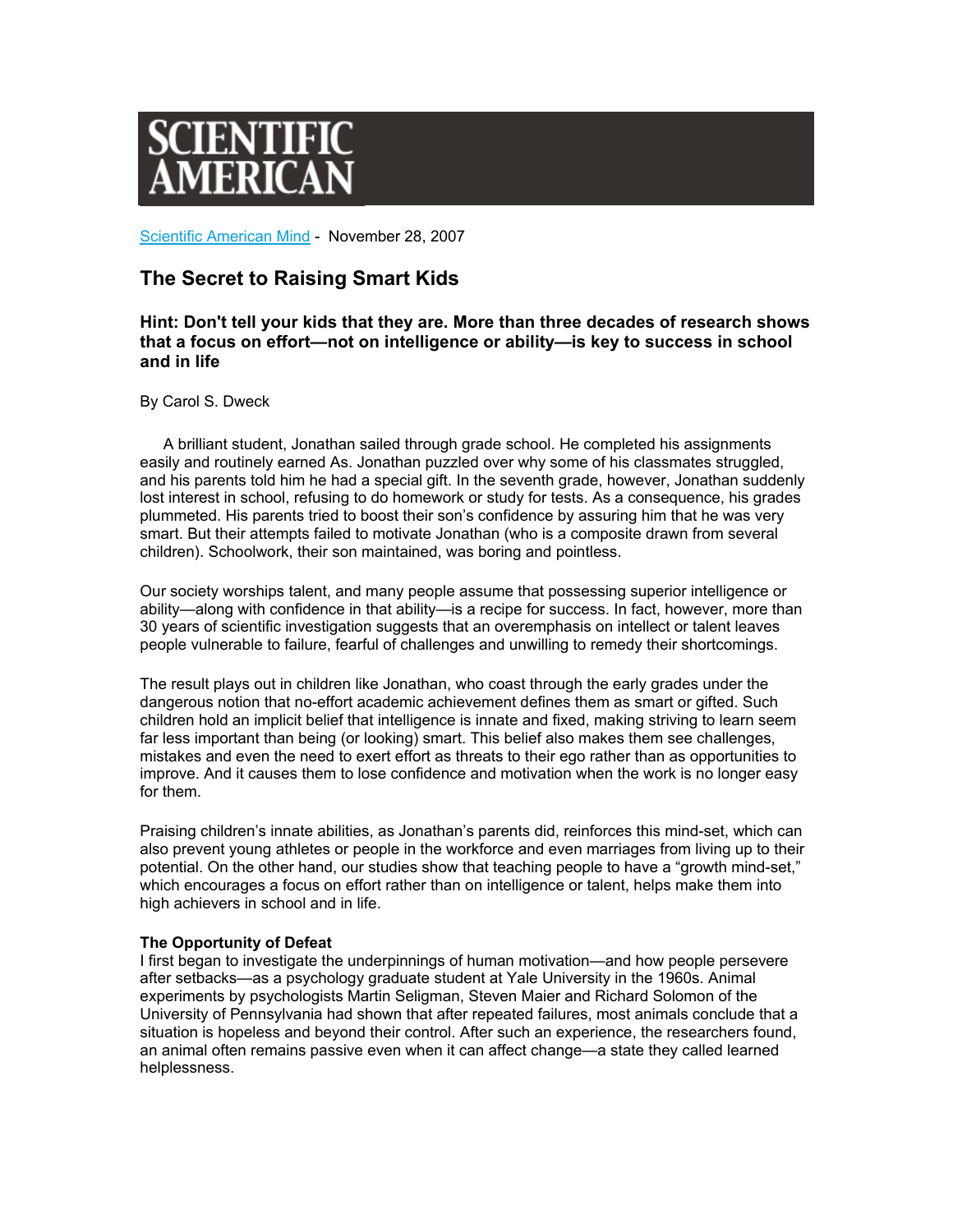People can learn to be helpless, too, but not everyone reacts to setbacks this way. I wondered: Why do some students give up when they encounter difficulty, whereas others who are no more skilled continue to strive and learn? One answer, I soon discovered, lay in people's beliefs about why they had failed.

In particular, attributing poor performance to a lack of ability depresses motivation more than does the belief that lack of effort is to blame. In 1972, when I taught a group of elementary and middle school children who displayed helpless behavior in school that a lack of effort (rather than lack of ability) led to their mistakes on math problems, the kids learned to keep trying when the problems got tough. They also solved many of the problems even in the face of difficulty. Another group of helpless children who were simply rewarded for their success on easy problems did not improve their ability to solve hard math problems. These experiments were an early indication that a focus on effort can help resolve helplessness and engender success.

Subsequent studies revealed that the most persistent students do not ruminate about their own failure much at all but instead think of mistakes as problems to be solved. At the University of Illinois in the 1970s I, along with my then graduate student Carol Diener, asked 60 fifth graders to think out loud while they solved very difficult pattern-recognition problems. Some students reacted defensively to mistakes, denigrating their skills with comments such as "I never did have a good rememory," and their problem-solving strategies deteriorated.

Others, meanwhile, focused on fixing errors and honing their skills. One advised himself: "I should slow down and try to figure this out." Two schoolchildren were particularly inspiring. One, in the wake of difficulty, pulled up his chair, rubbed his hands together, smacked his lips and said, "I love a challenge!" The other, also confronting the hard problems, looked up at the experimenter and approvingly declared, "I was hoping this would be informative!" Predictably, the students with this attitude outperformed their cohorts in these studies.

#### **Two Views of Intelligence**

Several years later I developed a broader theory of what separates the two general classes of learners—helpless versus mastery-oriented. I realized that these different types of students not only explain their failures differently, but they also hold different "theories" of intelligence. The helpless ones believe that intelligence is a fixed trait: you have only a certain amount, and that's that. I call this a "fixed mind-set." Mistakes crack their self-confidence because they attribute errors to a lack of ability, which they feel powerless to change. They avoid challenges because challenges make mistakes more likely and looking smart less so. Like Jonathan, such children shun effort in the belief that having to work hard means they are dumb.

The mastery-oriented children, on the other hand, think intelligence is malleable and can be developed through education and hard work. They want to learn above all else. After all, if you believe that you can expand your intellectual skills, you want to do just that. Because slipups stem from a lack of effort, not ability, they can be remedied by more effort. Challenges are energizing rather than intimidating; they offer opportunities to learn. Students with such a growth mind-set, we predicted, were destined for greater academic success and were quite likely to outperform their counterparts.

We validated these expectations in a study published in early 2007. Psychologists Lisa Blackwell of Columbia University and Kali H. Trzesniewski of Stanford University and I monitored 373 students for two years during the transition to junior high school, when the work gets more difficult and the grading more stringent, to determine how their mind-sets might affect their math grades. At the beginning of seventh grade, we assessed the students' mind-sets by asking them to agree or disagree with statements such as "Your intelligence is something very basic about you that you can't really change." We then assessed their beliefs about other aspects of learning and looked to see what happened to their grades.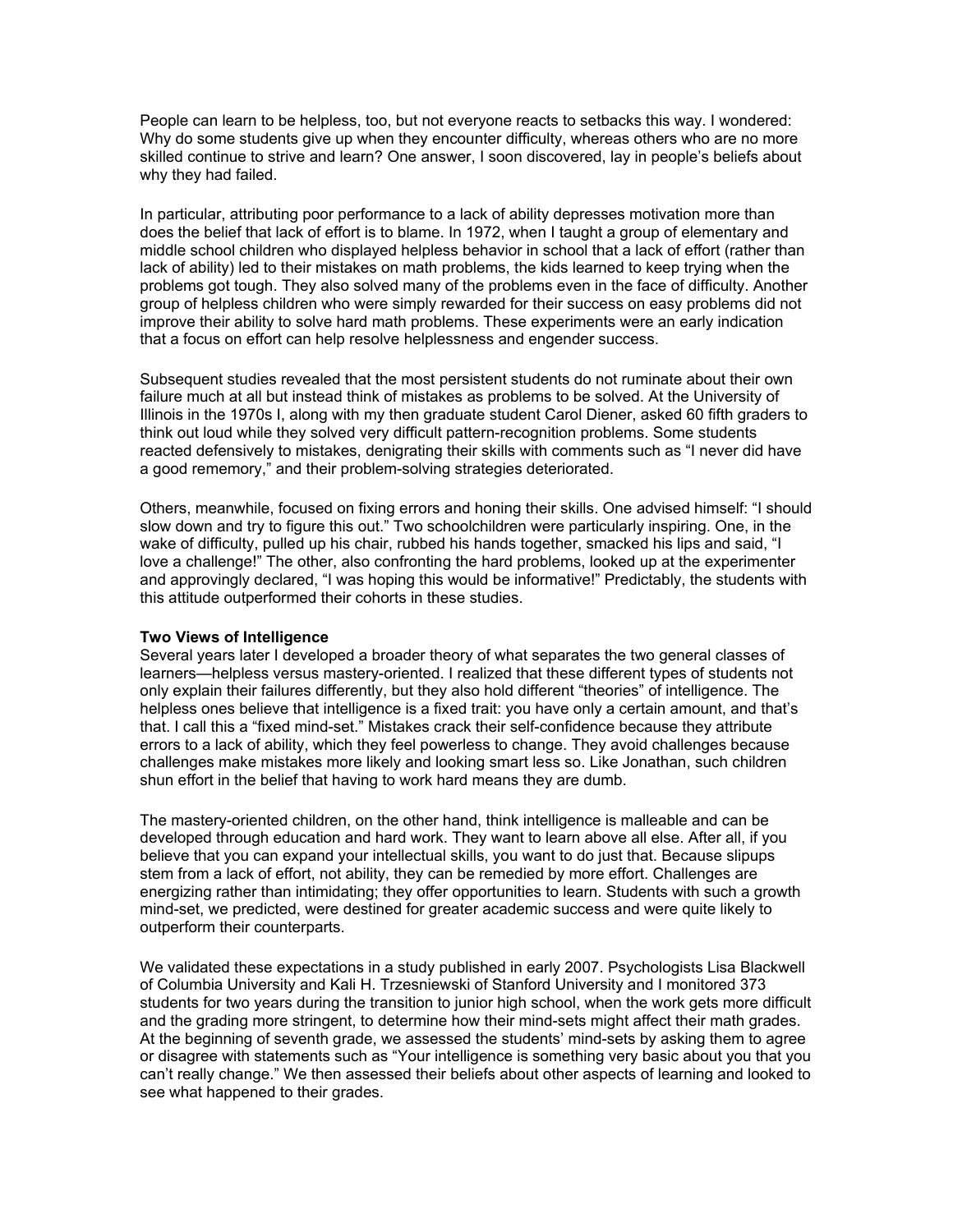As we had predicted, the students with a growth mind-set felt that learning was a more important goal in school than getting good grades. In addition, they held hard work in high regard, believing that the more you labored at something, the better you would become at it. They understood that even geniuses have to work hard for their great accomplishments. Confronted by a setback such as a disappointing test grade, students with a growth mind-set said they would study harder or try a different strategy for mastering the material.

The students who held a fixed mind-set, however, were concerned about looking smart with little regard for learning. They had negative views of effort, believing that having to work hard at something was a sign of low ability. They thought that a person with talent or intelligence did not need to work hard to do well. Attributing a bad grade to their own lack of ability, those with a fixed mind-set said that they would study less in the future, try never to take that subject again and consider cheating on future tests.

Such divergent outlooks had a dramatic impact on performance. At the start of junior high, the math achievement test scores of the students with a growth mind-set were comparable to those of students who displayed a fixed mind-set. But as the work became more difficult, the students with a growth mind-set showed greater persistence. As a result, their math grades overtook those of the other students by the end of the first semester—and the gap between the two groups continued to widen during the two years we followed them.

Along with Columbia psychologist Heidi Grant, I found a similar relation between mind-set and achievement in a 2003 study of 128 Columbia freshman premed students who were enrolled in a challenging general chemistry course. Although all the students cared about grades, the ones who earned the best grades were those who placed a high premium on learning rather than on showing that they were smart in chemistry. The focus on learning strategies, effort and persistence paid off for these students.

#### **Confronting Deficiencies**

A belief in fixed intelligence also makes people less willing to admit to errors or to confront and remedy their deficiencies in school, at work and in their social relationships. In a study published in 1999 of 168 freshmen entering the University of Hong Kong, where all instruction and coursework are in English, three Hong Kong colleagues and I found that students with a growth mind-set who scored poorly on their English proficiency exam were far more inclined to take a remedial English course than were low-scoring students with a fixed mind-set. The students with a stagnant view of intelligence were presumably unwilling to admit to their deficit and thus passed up the opportunity to correct it.

A fixed mind-set can similarly hamper communication and progress in the workplace by leading managers and employees to discourage or ignore constructive criticism and advice. Research by psychologists Peter Heslin and Don VandeWalle of Southern Methodist University and Gary Latham of the University of Toronto shows that managers who have a fixed mind-set are less likely to seek or welcome feedback from their employees than are managers with a growth mindset. Presumably, managers with a growth mind-set see themselves as works-in-progress and understand that they need feedback to improve, whereas bosses with a fixed mind-set are more likely to see criticism as reflecting their underlying level of competence. Assuming that other people are not capable of changing either, executives with a fixed mind-set are also less likely to mentor their underlings. But after Heslin, VandeWalle and Latham gave managers a tutorial on the value and principles of the growth mind-set, supervisors became more willing to coach their employees and gave more useful advice.

Mind-set can affect the quality and longevity of personal relationships as well, through people's willingness—or unwillingness—to deal with difficulties. Those with a fixed mind-set are less likely than those with a growth mind-set to broach problems in their relationships and to try to solve them, according to a 2006 study I conducted with psychologist Lara Kammrath of Wilfrid Laurier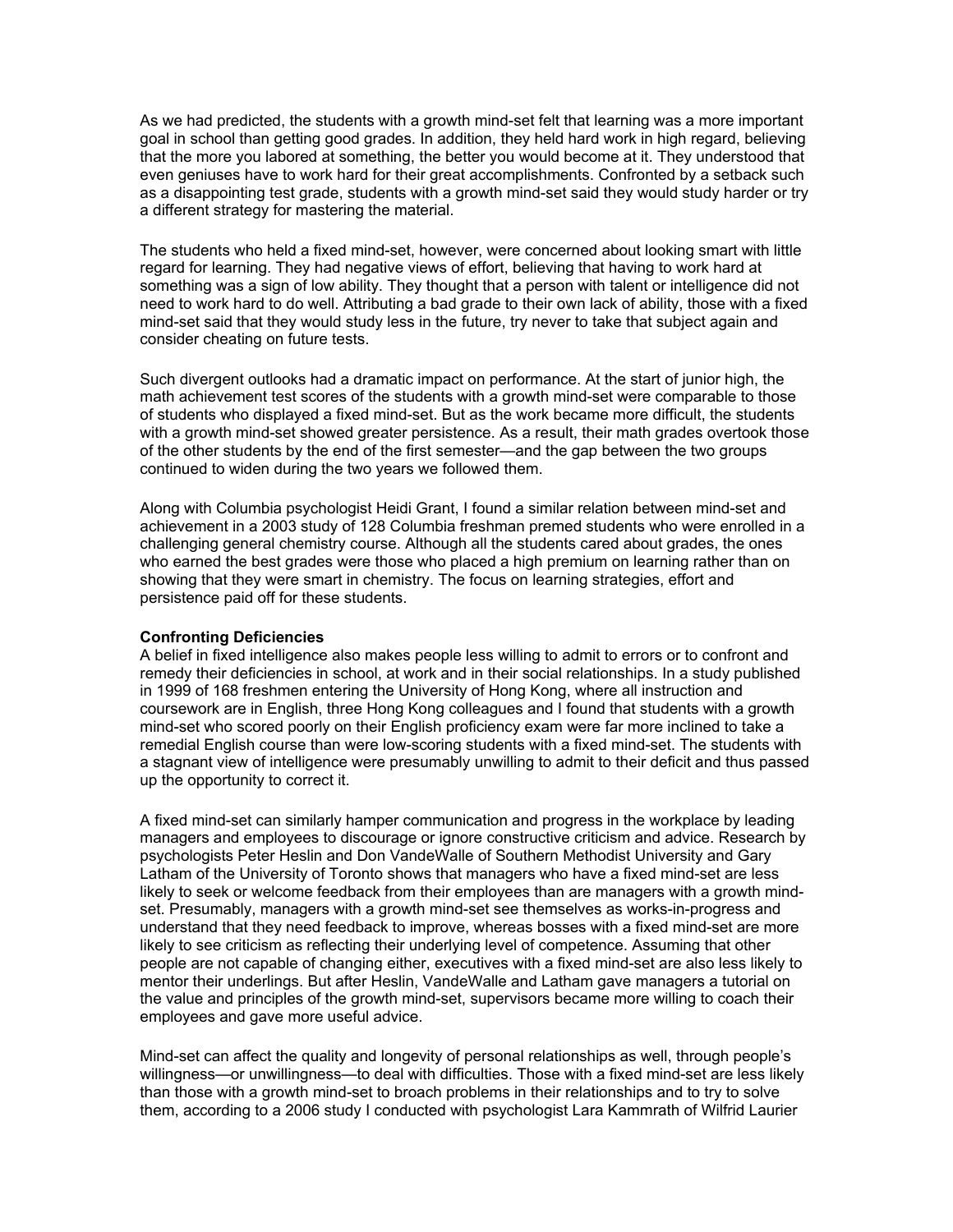University in Ontario. After all, if you think that human personality traits are more or less fixed, relationship repair seems largely futile. Individuals who believe people can change and grow, however, are more confident that confronting concerns in their relationships will lead to resolutions.

#### **Proper Praise**

How do we transmit a growth mind-set to our children? One way is by telling stories about achievements that result from hard work. For instance, talking about math geniuses who were more or less born that way puts students in a fixed mind-set, but descriptions of great mathematicians who fell in love with math and developed amazing skills engenders a growth mind-set, our studies have shown. People also communicate mind-sets through praise. Although many, if not most, parents believe that they should build up a child by telling him or her how brilliant and talented he or she is, our research suggests that this is misguided.

In studies involving several hundred fifth graders published in 1998, for example, Columbia psychologist Claudia M. Mueller and I gave children questions from a nonverbal IQ test. After the first 10 problems, on which most children did fairly well, we praised them. We praised some of them for their intelligence: "Wow … that's a really good score. You must be smart at this." We commended others for their effort: "Wow … that's a really good score. You must have worked really hard."

We found that intelligence praise encouraged a fixed mind-set more often than did pats on the back for effort. Those congratulated for their intelligence, for example, shied away from a challenging assignment—they wanted an easy one instead—far more often than the kids applauded for their effort. (Most of those lauded for their hard work wanted the difficult problem set from which they would learn.) When we gave everyone hard problems anyway, those praised for being smart became discouraged, doubting their ability. And their scores, even on an easier problem set we gave them afterward, declined as compared with their previous results on equivalent problems. In contrast, students praised for their effort did not lose confidence when faced with the harder questions, and their performance improved markedly on the easier problems that followed.

#### **Making Up Your Mind-set**

In addition to encouraging a growth mind-set through praise for effort, parents and teachers can help children by providing explicit instruction regarding the mind as a learning machine. Blackwell, Trzesniewski and I recently designed an eight-session workshop for 91 students whose math grades were declining in their first year of junior high. Forty-eight of the students received instruction in study skills only, whereas the others attended a combination of study skills sessions and classes in which they learned about the growth mind-set and how to apply it to schoolwork.

In the growth mind-set classes, students read and discussed an article entitled "You Can Grow Your Brain." They were taught that the brain is like a muscle that gets stronger with use and that learning prompts neurons in the brain to grow new connections. From such instruction, many students began to see themselves as agents of their own brain development. Students who had been disruptive or bored sat still and took note. One particularly unruly boy looked up during the discussion and said, "You mean I don't have to be dumb?"

As the semester progressed, the math grades of the kids who learned only study skills continued to decline, whereas those of the students given the growth-mind-set training stopped falling and began to bounce back to their former levels. Despite being unaware that there were two types of instruction, teachers reported noticing significant motivational changes in 27 percent of the children in the growth mind-set workshop as compared with only 9 percent of students in the control group. One teacher wrote: "Your workshop has already had an effect. L [our unruly male student], who never puts in any extra effort and often doesn't turn in homework on time, actually